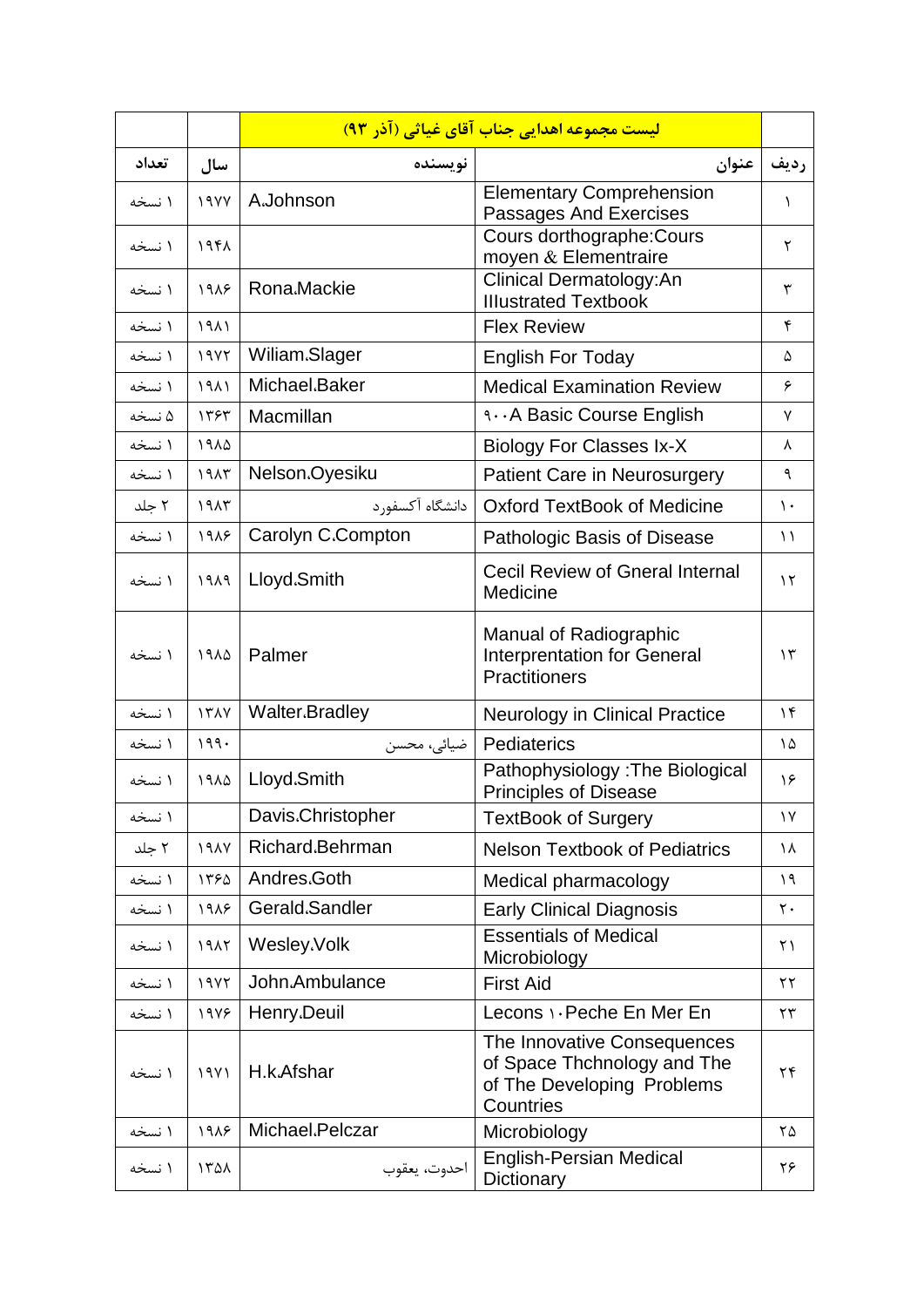| ۲ نسخه | 199.        | Thomas.Andreoli        | <b>Cecil Essentials of Medicine</b>                            | ۲۷             |
|--------|-------------|------------------------|----------------------------------------------------------------|----------------|
| ۱ نسخه |             | Paul.Singleton         | Dictionary of Microbiology                                     | ٢٨             |
| ۱ نسخه | 199.        | Reginnald.Ledlie       | Aids To Surgery                                                | ٢٩             |
| ۱ نسخه | 1978        | <b>Stites</b>          | Clinical Immunology & Basic                                    | $\mathbf{r}$ . |
| ۱ نسخه | 1985        | Rene.Guillot           | Der Herr Der Elefanten                                         | ٣١             |
| ۱ نسخه | 1911        | Robert.Condon          | <b>Manual of Surgical Therapeutics</b>                         | $\mathbf{r}$   |
| ۱ نسخه | 1988        | Ferdinand Prinz.Leyen  | <b>Ruckblick Zum Mauerwald</b>                                 | $\tau\tau$     |
| ۱ نسخه | 19Y.        | Jean.Dubois            | Elements De Linguistique<br>Francaise                          | ٣۴             |
| ۱ نسخه |             | Erich.Kloss            | Herbstfreuden im Forsterbaus                                   | ٣۵             |
| ۱ نسخه |             | Ein.Kinderkrimi        | Die Jagd Nach der Silbernen<br>Kette                           | ٣۶             |
| ۱ نسخه | 19YY        | William.Arden          | Die Drei???Und der<br>phantomsee                               | ٣٧             |
| ۱ نسخه | <b>191V</b> | <b>Richard Kravath</b> | <b>Pediatrics</b>                                              | ۳۸             |
| ۱ نسخه | 191f        | Emil.Tanagho           | <b>General Urology</b>                                         | ٣٩             |
| ۱ نسخه | 19AY        | Paul.Dray              | <b>Pathology Pretest</b>                                       | ۴.             |
| ۲ جلد  |             |                        | Die Pflanze                                                    | ۴۱             |
| ۱ نسخه | PAP         | Charles.van Way        | <b>Basic Surgical Skills</b>                                   | ۴٢             |
| ۱ نسخه | 1918        | Barbara.McNeil         | Brigham and Women s Hospital<br>Handbook of Diagnostic Imaging | ۴٣             |
| ۱ نسخه | 1917        | Cyril.Keele            | Samson Wright s applied<br>physiology                          | ۴۴             |
| ۳ حلد  | 19Y         | G.Mauger               | Le francais et la vie                                          | ۴۵             |
| ۱ نسخه | 1918        | John.Crawford          | <b>Outline of Orthopaedics</b>                                 | ۴۶             |
| ۱ نسخه | 199.        | Richard.Behrman        | <b>Essentials of Pediatrics</b>                                | ۴٧             |
| ۱ نسخه | 1917        | Robert.Willson         | obstetrics and Gynecology                                      | ۴۸             |
| ۱ نسخه | 19AY        | Craig.Dise             | <b>Physiology PreTest</b>                                      | ۴۹             |
| ۱ نسخه | 1917        | Marus.Krupp            | <b>Physicans Handbook</b>                                      | $\Delta \cdot$ |
| ۱ نسخه | ١٩٨۵        | Mansel.Haeney          | Introduction to Clinical<br>Immunology                         | ۵۱             |
| ۱ نسخه | 1910        | T.J.Flower             | Neurology                                                      | ۵۲             |
| ۱ نسخه | 1910        | Seymour.Schwartz       | <b>Principles of Surgery</b>                                   | ۵٣             |
| ۱ نسخه | 19YY        | Robert.Burns           | Laboratory Explorations in<br><b>General Zoology</b>           | ۵۴             |
| ۲ جلد  | ١٩٨۵        | Wilson.Braunwald       | Principles of Internal Medicine                                | ۵۵             |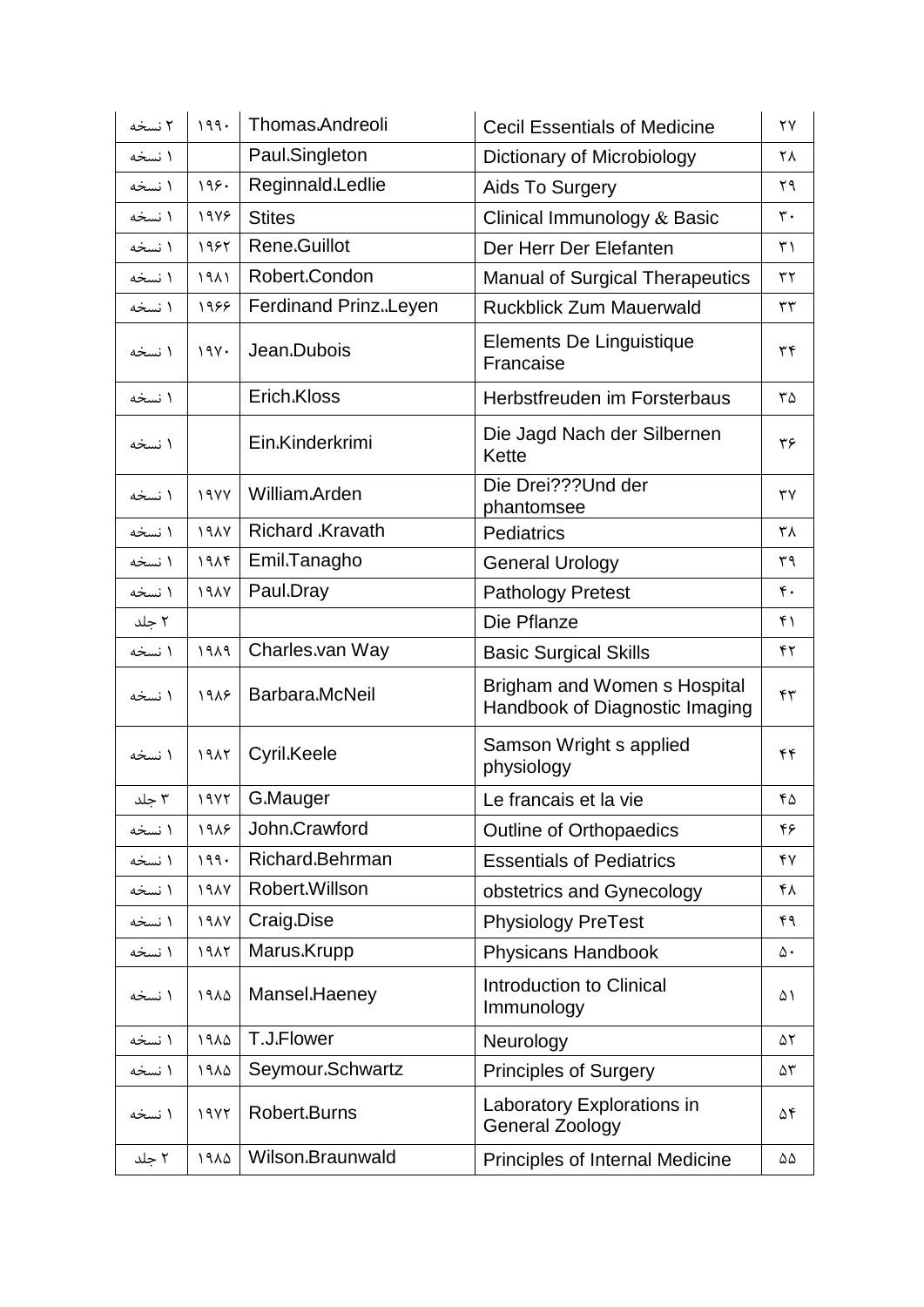| ۱ نسخه | ۱۹۸۳ | D.W.Martin         | <b>Herpers Review of Biochemistry</b>      | ۵۶                 |
|--------|------|--------------------|--------------------------------------------|--------------------|
| ۱ نسخه |      | Lewis.Rowland      | Merritts textbook of Neurology             | ۵۷                 |
| ۱ نسخه | 1398 |                    | بیماریزایی میکربی و بیماریهای میکربی انسان | ۵۸                 |
| ۱ نسخه | ۱۳۶۲ | الهي، بهرام        | آناتومي تنه                                | ۵۹                 |
| ۱ نسخه | 170. | باقديانس، الكساندر | كارهاى آزمايشگاهي بيوشيمي عمومي            | ۶۰                 |
| ۱ نسخه | ۱۳۶۴ | ليسن               | بافت شناسی                                 | ۶۱                 |
| ۱ نسخه | ۱۳۶۵ | فريدحسيني، رضا     | پاتوفیزیولوژی بیماری های روماتیسمی و       | $\gamma$           |
|        |      |                    | خودايمنى                                   |                    |
| ۱ نسخه | 1719 | ملک محمودی، امیر   | كليدهاي طلايي خوب زيستن و رسيدن به هدف     | ۶۳                 |
| ۱ نسخه | ۱۳۶۲ |                    | مجموعه کنفرانس ای کنگره بیماریهای عفونی    | ۶۴                 |
|        |      |                    | كودكان                                     |                    |
| ۱ نسخه | ۱۳۸۶ |                    | شاخص های فرهنگ عمومی                       | ۶۵                 |
| ۱ نسخه | ۱۳۸۴ | ابوالحسنى، ربابه   | گلبرگ                                      | ۶۶                 |
| ۲ نسخه | 149. |                    | طرح بررسی و سنجش شاخص های فرهنگ            | $\gamma$           |
|        |      |                    | عمومی کشور                                 |                    |
| ۱ نسخه | ١٣٨۵ | شکیبی، سیامک       | یادآوری های عملی در جراحی های روزمره       | ۶۸                 |
| ۱ نسخه | ۱۳۶۳ | مان، نرمان         | اصول روانشناسي                             | ۶۹                 |
| ۱ نسخه | ۱۳۸۹ | ايونز، راسل        | فیلم سازی دیجیتال، کم بودجه و مستقل        | γ٠                 |
| ۱ نسخه | 1311 | خامنه ای، علی      | من و کتاب                                  | ۷۱                 |
| ۱ نسخه | 1308 | سرابى، صادق        | کوه گشت و لزت ورزش برای همه                | ۷۲                 |
| ۱ نسخه |      |                    | روشنتر از خورشيد:سخنان حضرت صديقه          | ٧٣                 |
|        |      |                    | طاهره در مسجد پیامبر                       |                    |
| ۱ نسخه | ۱۳۶۳ | فروحي، على         | تندآموز كالبدشناسي توصيفي                  | ۷۴                 |
| ۲ نسخه | 1711 | صباغ، كيوان        | عاشقستان                                   | ۷۵                 |
| ۱ نسخه | 1711 |                    | دويدن در شيب ملايم                         | ٧۶                 |
| ۱ نسخه | 1711 | رفيعا، قاسم        | مجموعه شعر طنز                             | ٧Y                 |
| ۱ نسخه | 1915 | اليس، هارولد       | آناتومي باليني                             | ۷۸                 |
| ۱ نسخه | ۱۳۶۱ | منصوري، ذبيح الله  | مغز متفكرجهان شيعه امام جعفرصادق "ع"       | ٧٩                 |
| ۱ نسخه | ۱۳۶۱ | حائري شيرازي، على  | اخلاق اسلامي                               | $\lambda \cdot$    |
| ۱ نسخه | 1395 | ميراحمدي، مريم     | كتاب شناسي موضوعي تاريخ ايران              | ۸۱                 |
| ۱ نسخه |      |                    | آموزش فوتبال                               | $\Lambda \Upsilon$ |
| ۱ نسخه |      | مطهري، مرتضى       | سيري در نهج البلاغه                        | ۸۳                 |
| ۱ نسخه |      |                    | نمونه ای چند از خطوط خوشنویسان             | ۸۴                 |
| ۱ نسخه | 1511 |                    | مجموعه سوالات امتحانات سراسرى جامع انترنى  | ٨۵                 |
|        |      |                    | و دستیاری پزشکی:۲۵۰۰ سوال همراه با پاسخ    |                    |
| ۱ نسخه | ۱۳۶۹ | مازنر، جوديت       | اصول اپيدميولوژي                           | ٨۶                 |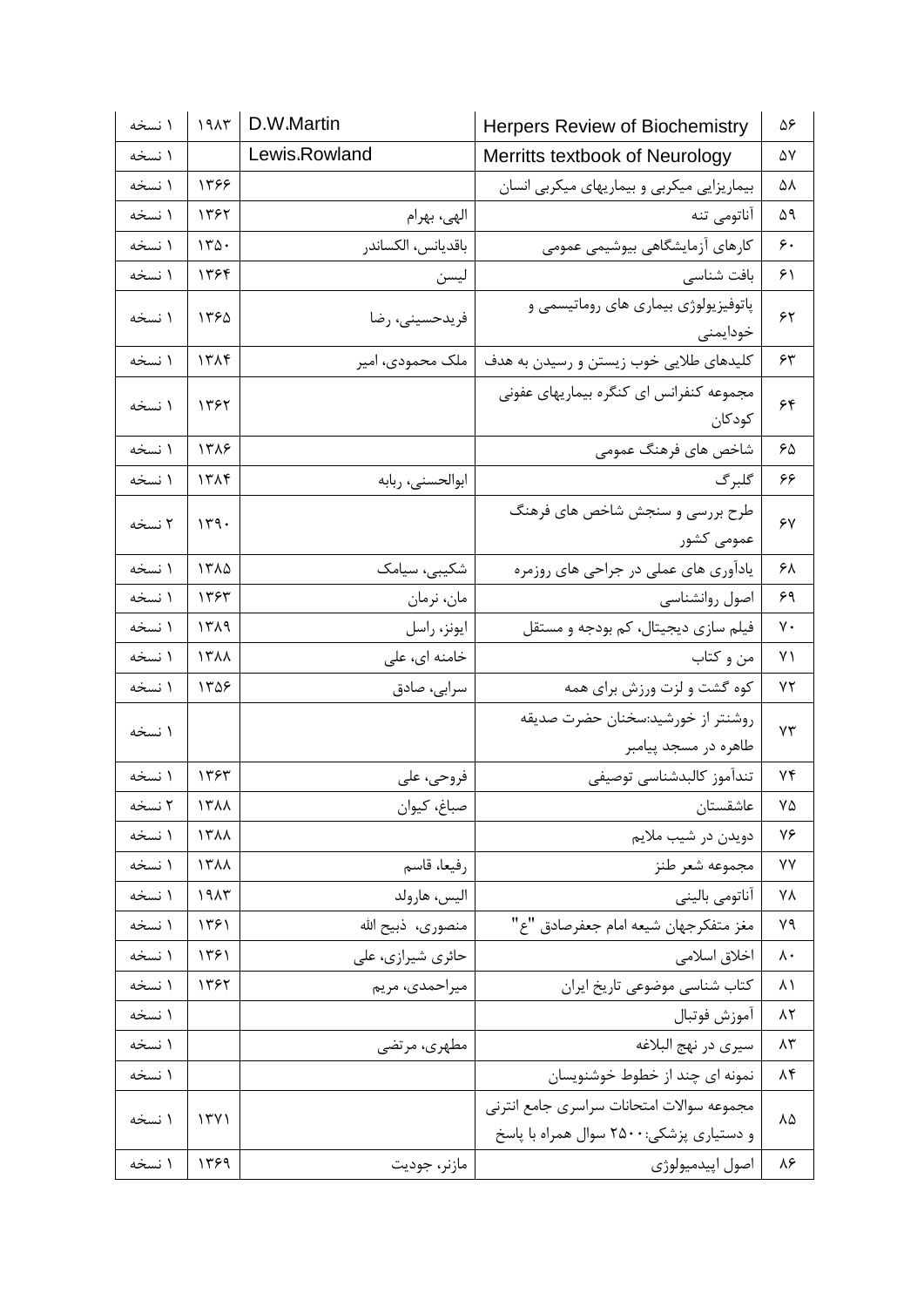| ۱ نسخه | 1٣۶٣ | لانگمن، يان          | رویان شناسی پزشکی                                                                                 | $\lambda\mathrm{V}$             |
|--------|------|----------------------|---------------------------------------------------------------------------------------------------|---------------------------------|
| ۱ نسخه | 1318 |                      | دموكراسي متعارض ايالات متحده آمريكا در                                                            | λV                              |
|        |      | اميرعبداللهيان، حسين | عراق جديد                                                                                         |                                 |
| ۱ نسخه | 1398 | ماهلون، اچ.دلپ       | تشخيص فيزيكي ميجر                                                                                 | ۸۹                              |
| ۱ نسخه | ١٣۶٣ | بلانت، ويلفريد       | جاده زرين سمرقند                                                                                  | ٩.                              |
|        |      |                      | وب پنهان(راهنمای گام به گام جست و جوی                                                             | ۹١                              |
| ۱ نسخه | ۱۳۸۹ | هنينجر، مورين        | اطلاعات عميق از اينترنت)                                                                          |                                 |
| ۱ نسخه | 17YY | محمدى، يوسف          | تشریح سیستم عصبی مرکزی                                                                            | ۹۲                              |
| ۱ نسخه | 1391 | قراگزلو، جليل الله   | مثلثات يايه                                                                                       | ۹۳                              |
| ۱ نسخه | ۱۳۶۹ |                      | خلاصه مقالات كنگره سراسري سل ايران                                                                | ۹۴                              |
| ۱ نسخه | 1٣٨٨ | احمدیان، علی         | سیمای علی آباد                                                                                    | ۹۵                              |
| ۱ نسخه | 1777 | نيمرشيم، جک          | Modem به زبان ساده                                                                                | ۹۶                              |
| ۱ نسخه | 1570 | نورتن، پيتر          | کتاب آموزشی ۳٫۱Windows                                                                            | ۹۷                              |
| ۲ جلد  | ۱۳۶۳ | چوزيد، ژوزف          | نورو آناتومي كوريلاتيو و نورولوژ فونكسيول                                                         | ۹۸                              |
| ۱ نسخه | ۱۹۷۹ | John.Macleod         | <b>Clinical Examination</b>                                                                       | ۹۹                              |
| ۱ نسخه | 1978 | M.B.Roberts          | <b>Biology</b>                                                                                    | $\mathcal{L}$ .                 |
| ۱ نسخه | 1980 | Lambacher .Schwartz  | <b>TRechnen und Raumlehre</b>                                                                     | $\langle \cdot \rangle$         |
| ۱ نسخه |      | Hans van.Houte       | Foreiners in our Community                                                                        | $\mathcal{N} \cdot \mathcal{N}$ |
| ۱ نسخه |      | Rodolf.Skuhra        | Strum                                                                                             | $\mathcal{N} \cdot \mathcal{N}$ |
| ۱ نسخه |      | Edward.Arnold        | A new Certificate of Proficiency<br><b>English Course with Practice</b><br><b>And Test Papers</b> | $\cdot$ ۴                       |
| ۱ نسخه |      | Diane S.Colby        | <b>Biochemistry: Asynopsis</b>                                                                    | $\mathcal{N}\cdot\mathcal{Q}$   |
| ۱ نسخه | ۱۹۸۳ |                      | <b>FMG: Examination Review</b>                                                                    | ۱۰۶                             |
| ۱ نسخه | PAP  | David.Chadwick       | <b>Medical Neurology</b>                                                                          | $\mathcal{N} \cdot \mathcal{N}$ |
| ۱ نسخه |      | جعفرپور، آ           | A Basic Course in Reading<br>English                                                              | $\lambda \cdot \lambda$         |
| ۱ نسخه |      | صفرزاده، طاهره       | <b>Francais General</b>                                                                           | $\eta \cdot \eta$               |
| ۱ نسخه |      | Majid Ali            | <b>Fmgems Examinatin Reviw</b>                                                                    | $\backslash \backslash$ .       |
| ۱ نسخه |      | Armand.Colin         | Histoire De La Litterature<br>Francaise                                                           | $\binom{1}{1}$                  |
| ۱ نسخه |      | Peter.Bowen-Simpkins | <b>Pocket Examiner in obstetrics</b><br>and Gynaecology                                           | 117                             |
| ۱ نسخه |      | L.c.Junqueira        | <b>Basic Histology</b>                                                                            | 115                             |
| ۱ نسخه | 19Yf |                      | Agatha Christie: Cat Among the<br>Pigeons                                                         | 11f                             |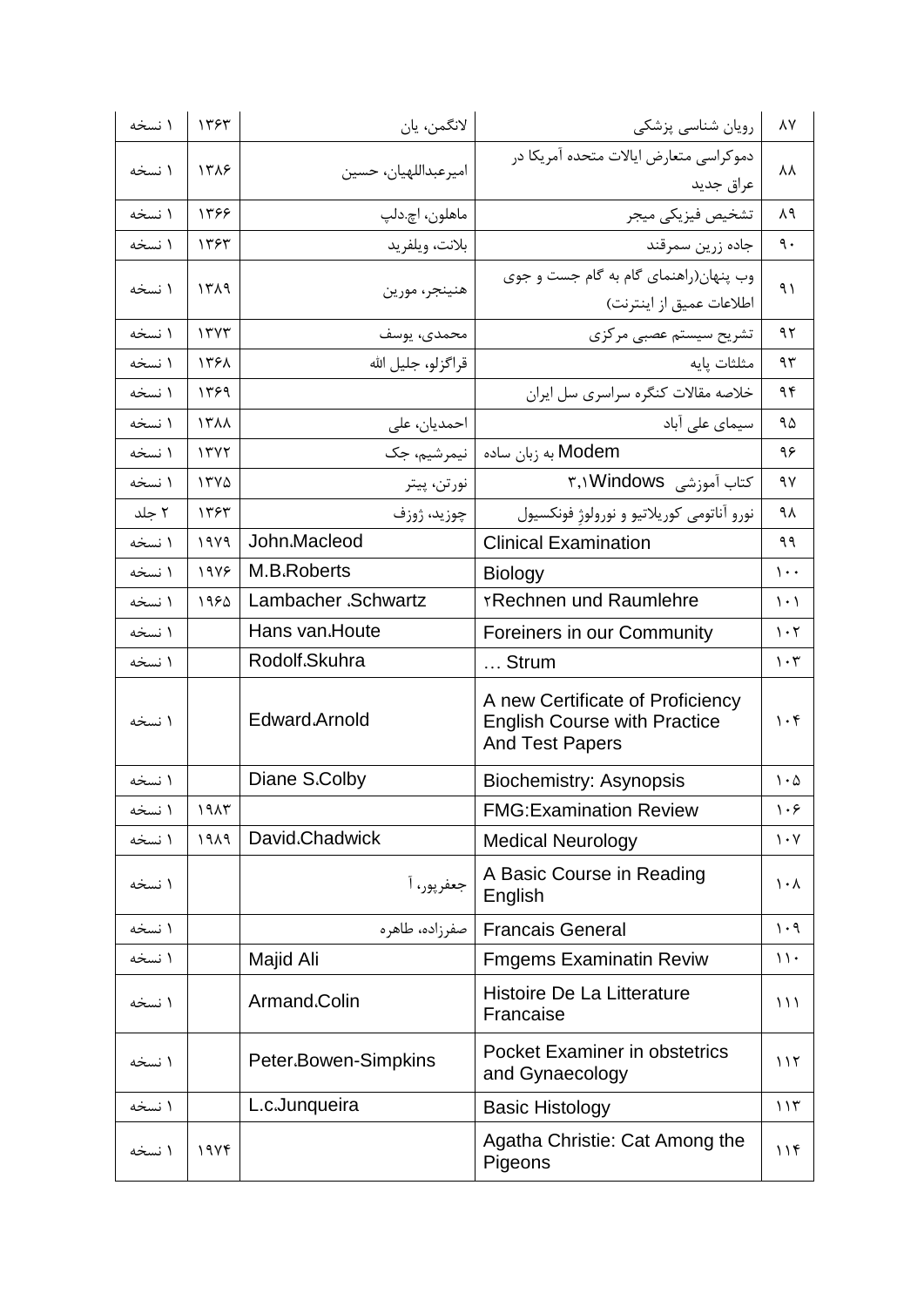| ۱ نسخه | 1911    | Despopoulos.Agamamnon | Color Atlas of Physiology                                                               | ۱۱۵               |
|--------|---------|-----------------------|-----------------------------------------------------------------------------------------|-------------------|
| ۱ نسخه |         |                       | The Harriet Lane Handbook                                                               | 119               |
| ۱ نسخه |         | Robert.Schlant        | The Heart: Companion<br>Handbook                                                        | $\frac{1}{2}$     |
| ۱ نسخه | 1147    | Karl.May              | Der Schut                                                                               | $\lambda/\lambda$ |
| ۱ نسخه | 1959    | Georges.Toudouze      | Kind of The Undersea City                                                               | ۱۱۹               |
| ۱ نسخه | 19YY    | William.McGivern      | Von Angst Gepeitscht                                                                    | $\mathcal{N}$ .   |
| ۱ نسخه | 19Yf    | Fredrik.Hetmann       | Tramps und .Von Cowboys<br>Desperados                                                   | $\binom{1}{1}$    |
| ۱ نسخه | 1985    | F.M.Mainwaring        | The World Goes                                                                          | 155               |
| ۱ نسخه | PAP     | Sherwyn.Woods         | Psychiatry                                                                              | 157               |
| ۱ نسخه | 1918    |                       | <b>PreTest For Students Prepring</b>                                                    | 156               |
| ۱ نسخه | 1392    |                       | Deutsche Sprachlehre fur<br>Auslander                                                   | 150               |
| ۱ نسخه |         |                       | Sprachbuch                                                                              | 128               |
| ۱ نسخه |         | Harold.Kaplan         | <b>Pocket Handbook of Clinical</b><br>Psychiatry                                        | 15Y               |
| ۱ نسخه | 1909    | Robert.Dixson         | <b>Graded Exercises in English</b>                                                      | 15 <sub>A</sub>   |
| ۱ نسخه | 19YY    | w.s.Flower            | <b>Proficiency English</b>                                                              | ۱۲۹               |
| ۱ نسخه | 199.    |                       | <b>Practice Your English</b>                                                            | $\mathcal{N}$ .   |
| ۱ نسخه | $19Y$ ۶ | هيام                  | فرهنگ لغت فارسی –انگلیسی هیام                                                           | ۱۳۱               |
| ۱ نسخه | 1٣٨٨    | تشكري، سعيد           | شهادت خوانى                                                                             | ۱۳۲               |
| ۲ نسخه |         |                       | لوح فشرده با عناوين متنوع                                                               | 157               |
| ٣جلد   |         | 1977 Julian. Youmans  | Neurological Surgery/                                                                   | 156               |
| ۱ نسخه | 191f    | Stanley.Robbins       | Pathologic Basis of Disease                                                             | ۱۳۵               |
| ۲ نسخه |         | Harrisons S           | Harrison s Principles of Internal<br>Medicine                                           | ۱۳۶               |
| ۱ نسخه | 1911    | Harold.Kaplan         | <b>Study Guide And Selef-</b><br><b>Examination Review For</b><br>Psychatry Synopsis of | 177               |
| ۳ جلد  |         | <b>Frank.Netter</b>   | The Ciba Collection of & v& f<br><b>EMedical illustrations/v</b>                        | ۱۳۸               |
| ۱ نسخه | ۱۹۳۱    | Mac Donald.Gant       | <b>Williams Obstetrics</b>                                                              | ۱۳۹               |
| ۱ نسخه | 1511    | هويسمنز، فرانک        | آینده کتابخانه های عمومی در هلند                                                        | 14.               |
| ۱ نسخه |         | اصفهانی، هاتف         | ترجيع بند هاتف اصفهاني                                                                  | 141               |
| ۱ نسخه | 1378    | محقق، مهدى            | چهارمين بيست گفتار                                                                      | ۱۴۲               |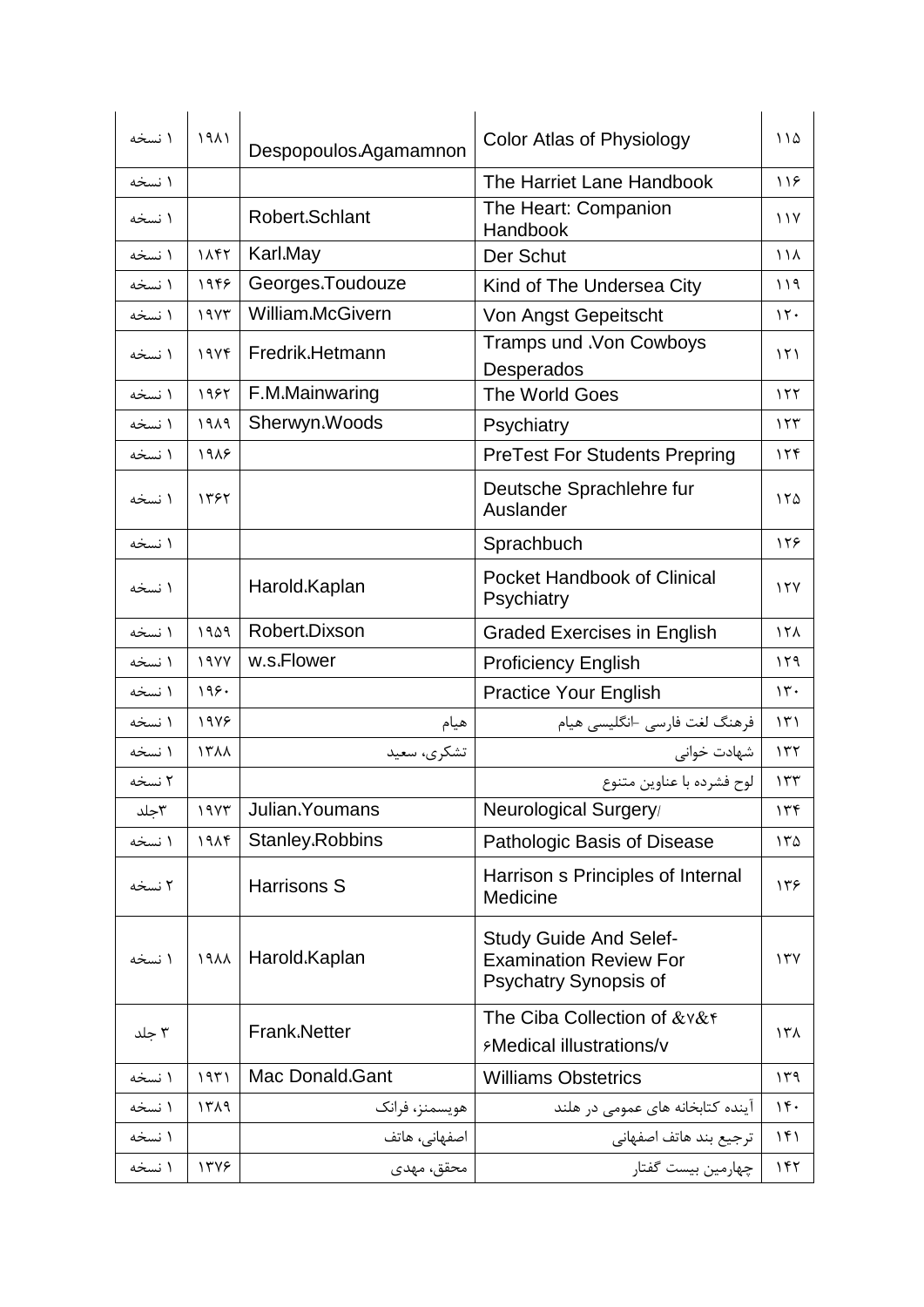| ۱ نسخه | 19Y       | Betty.Baker                 | Der Gespensterwolf Vom<br>Donnerberg                         | ۱۴۳                |
|--------|-----------|-----------------------------|--------------------------------------------------------------|--------------------|
| ۱ نسخه | 199.      | Jerry.Spivak                | <b>Manual of Clinical Problems in</b><br>internal Medicine   | 156                |
| ۱ نسخه | 191.      | James s.Thompson            | <b>Genetics in Medicine</b>                                  | ١۴۵                |
| ۱ نسخه |           | J.k.Backhouse               | <b>Pure Mathematics: A First</b><br>Course                   | 148                |
| ۱ نسخه | 1915      | Crawford.Adams              | <b>Outline of Fractures</b>                                  | 14V                |
| ۱ نسخه | 1970      | R.Oldenbouurg               | Hirschenauer Verstehen Und<br>Gestalten                      | 15 <sub>A</sub>    |
| ۱ نسخه | $\lambda$ | Evan G.Pattishall           | <b>Behavoral Sciences</b>                                    | ۱۴۹                |
| ۱ نسخه | 1988      |                             | <b>Unser Liederbuch Band</b>                                 | ١۵٠                |
| ۱ نسخه | 1919      | David.Nierenberg            | Clinival problems in Basic<br>pharmacology                   | ۱۵۱                |
| ۱ نسخه |           |                             | <b>Mathematik</b>                                            | 101                |
| ۱ نسخه | YAY       | Wilson.Braunwald            | Principles of Internal Medicine                              | ۱۵۳                |
| ۱ نسخه | 1910      | Pauls.Slosberg              | Neurology                                                    | ۱۵۴                |
| ۱ نسخه | 191f      | Robert.Woodbury             | pharmacology                                                 | ۱۵۵                |
| ۱ نسخه |           | <b>Muller.Gotfried John</b> | Einbruch in kurdistan                                        | ۱۵۶                |
| ۱ نسخه |           | Alexandre.Dumas             | The Black Tulip                                              | $\lambda \Delta V$ |
| ۱ نسخه |           | Louis.Klaproth              | The Man in The Black Hat                                     | ١۵٨                |
| ۱ نسخه | 1989      | Ivan.Southall               | Kurve im Nebel                                               | ۱۵۹                |
| ۱ نسخه |           | Wilhelm.Ley                 | Das Beheimnis Des Rings                                      | ۱۶۰                |
| ۱ نسخه |           | A.Horri                     | <b>English Selections</b>                                    | ۱۶۱                |
| ۱ نسخه | 174.      | Spencer.Schwartz            | <b>Principles of Surgery</b>                                 | ۱۶۲                |
| ۱ نسخه |           |                             | Von Islands vulkanen Zum<br><b>Ewigen Eis</b>                | ۱۶۳                |
| ۱ نسخه | 1918      | Victor.LacCerva             | Medical examination :<br><b>ReviewPediatrics</b>             | ۱۶۴                |
| ۱ نسخه |           | Josef.Winckler              | Der Tolle Bomberg                                            | ١۶۵                |
| ۱ نسخه |           | G.c.Thornley                | <b>Pleasant Books in Easy</b><br>English: A Number of things | ۱۶۶                |
| ۱ نسخه |           | Astrid.Lingdern             | <b>Pontus Und der .Rasmus</b><br>Schwertschlucker            | 187                |
| ۱ نسخه |           | Wolfgang.Ecke               | Schach bie Vollmond                                          | ۱۶۸                |
| ۱ نسخه |           | Karl.May                    | Die Juweleninsel                                             | ۱۶۹                |
| ۱ نسخه | 1918      | Jonathan.Javitt             | <b>Computers in Medicine</b>                                 | $\gamma$           |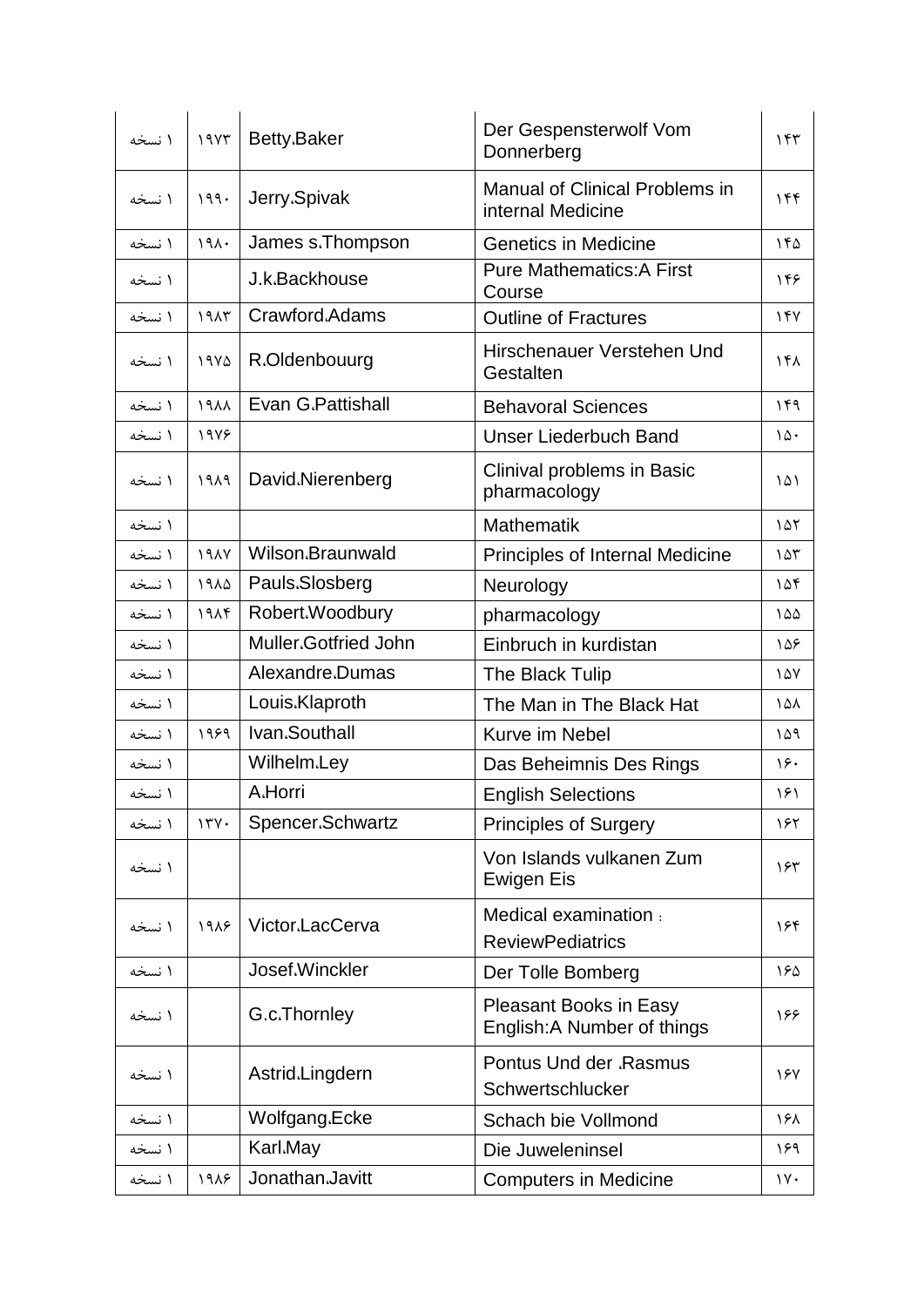| ۱ نسخه | 19YY | Karl.May           | Durchs Wilde Kurdestan                                                     | $\gamma$                    |
|--------|------|--------------------|----------------------------------------------------------------------------|-----------------------------|
| ۱ نسخه | 1949 | Elizabeth.Fish     | <b>Surgical Nursing</b>                                                    | 1Y <sub>Y</sub>             |
| ۱ نسخه | 1901 | Karl.May           | Durch das Land der Skipetaren                                              | ۱۷۳                         |
| ۱ نسخه | ۱۳۶۱ | مطهری، مرتضی       | بيست گفتار                                                                 | ۱۷۴                         |
| ۲ نسخه | ۱۳۶۴ | ژرنر، آنماری       | جواب تصحيح شده تمرينات گرامرزبان<br>فارسی(قسمت اول و دوم)                  | ١٧۵                         |
| ۲ جلد  | 199. | Robin .Catlin      | <b>T&amp; National Boards Part</b>                                         | 178                         |
| ۱ نسخه |      |                    | <b>Biochemistry</b>                                                        | <b>IVY</b>                  |
| ۱ نسخه | 149. | برازش، عليرضا      | دعا از منظرحضرت آيت الله العظمى سيد على<br>خامنه ای رهبرمعظم انقلاب اسلامی | <b>177</b>                  |
| ۱ نسخه | 1398 | خوش نويس راد، اختر | خیاطی و دست دوزی                                                           | ۱۷۹                         |
| ۱ نسخه |      | شهریاری، ناهیده    | بهار تجويد                                                                 | $\lambda \cdot$             |
| ۱ نسخه | ١٣۶٣ | Dorland            | <b>Medical Dictionary</b>                                                  | ۱۸۱                         |
| ۱ نسخه | ۱۳۸۹ |                    | فصلنامه مطالعات فرهنگي دانشگاه تهران                                       | ۱۸۲                         |
| ۱ نسخه | ۱۳۶۹ |                    | اطلاعات و کاربرد بالینی داروهای ژنریک ایران                                | ۱۸۳                         |
| ۱ نسخه | 1393 |                    | <b>Fables And Fairy Tales</b>                                              | ۱۸۴                         |
| ۱ نسخه | 1991 | James.Bonner       | The Little Blackbook of<br>Neurology                                       | ۱۸۵                         |
| ۱ نسخه | 19Yf |                    | <b>First Certificate English</b>                                           | ۱۸۶                         |
| ۱ نسخه | 1917 | Thomas.King        | Surgery                                                                    | $\lambda$                   |
| ۱ نسخه | 1393 | آريانپور، عباس     | فرهنگ فشرده انگلیسی به فارسی آریانپور                                      | ۱۸۸                         |
| ۱ نسخه |      | كارنگى، ديل        | آئین دوست یابی                                                             | ۱۸۹                         |
| ۱ نسخه | 149. | خامنه ای، علی      | من و کتاب                                                                  | 19.                         |
| ۴ نسخه | 1317 |                    | فصلنامه ييام كتابخانه                                                      | ۱۹۱                         |
| ۱ نسخه | 17Y. | ديباجي، ابراهيم    | المنتخب من الكتاب و السنه و الخطب                                          | 191                         |
| ۱ نسخه | 1749 | غلامی، رضا         | نگاهی به زندگی مولای متقیان علی (ع) و<br>آشنايي با نهج البلاغه             | 195                         |
| ۱ نسخه | 1517 |                    | کارینگاه                                                                   | ۱۹۴                         |
| ۱ نسخه | ۱۳۶۰ |                    | نشريه دانشمند                                                              | ۱۹۵                         |
| ۲ نسخه | 17Y. |                    | <b>Exercices Structuraux</b>                                               | ۱۹۶                         |
| ۱ نسخه | 1911 | Charles.Kim        | <b>Medical Examination</b><br>Review:Microbiology                          | ۱۹۷                         |
| ۱ نسخه | ١٩۶۵ | A.Johnson          | <b>Elementry Comprehesion</b><br>passages And Exercises                    | ۱۹۸                         |
| ۱ نسخه |      | G&L.Caplelle       | LA France en Direct                                                        | ۱۹۹                         |
| ۱ نسخه |      | Joseph .Blumenthal | $rr \cdots$ English                                                        | $\mathsf{r}\cdot\mathsf{.}$ |